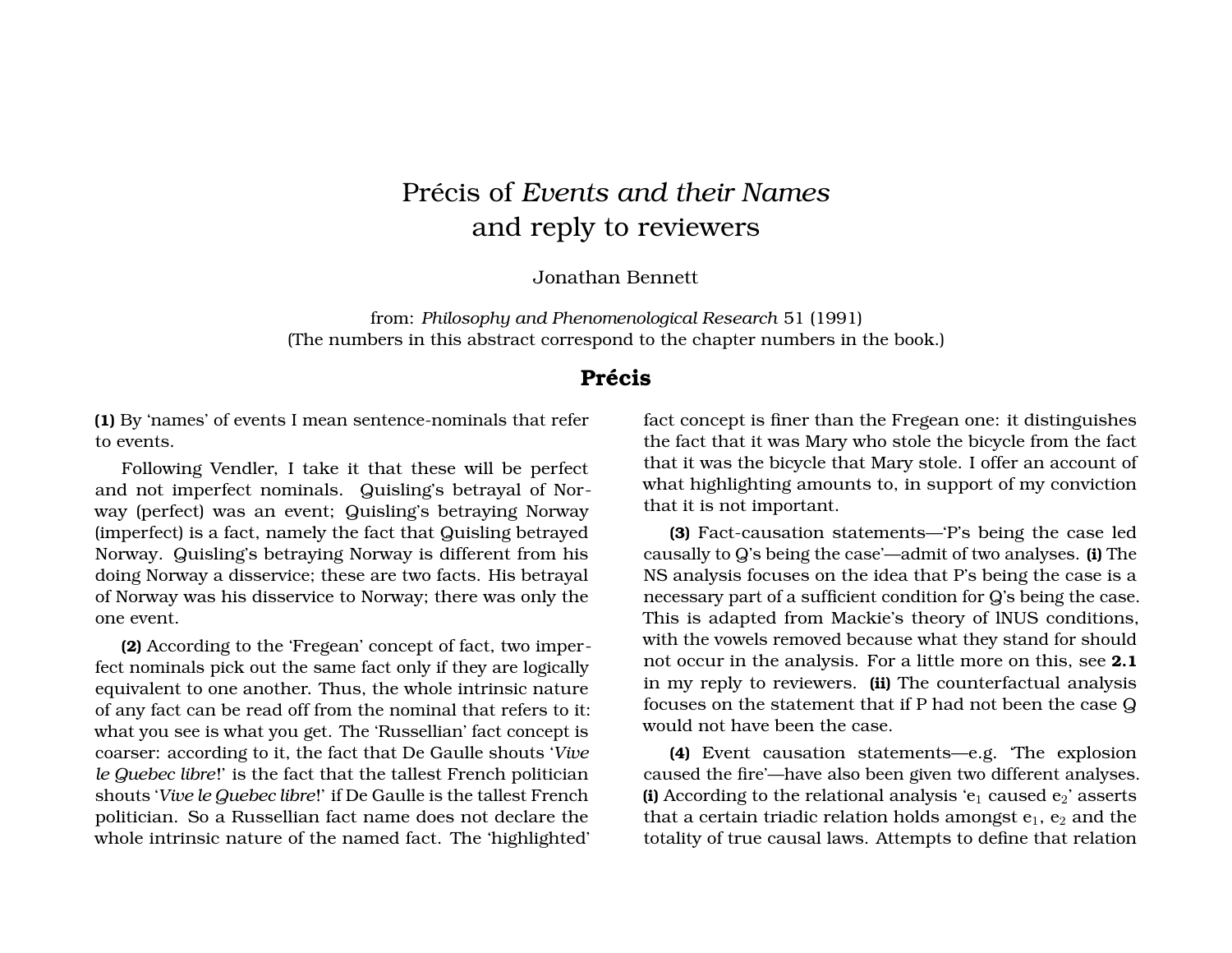get bogged down, and a solution is postponed until chapter 9. **(ii)** The counterfactual analysis ties ' $e_1$  caused  $e_2$ ' to 'If  $e_1$  had not occurred  $e_2$  would not have occurred'. I criticize this on the grounds that it needs to attribute essences to individual events, while our everyday event concept makes no provision for this—we have the thought 'If she hadn't waved. . . ' but not the thought 'If that wave of hers hadn't occurred. . . '. This connects with a discussion of Lewis's work in this area.

**(5)** Kim maintains that two nominals can pick out a single event only if (roughly speaking) their predicative parts are equivalent: so it cannot be true that the kick he gave her was the assault he made on her. I argue against this, contending that most of Kim's *prima facie* evidence for it depends on his running events together with facts. It is beyond dispute that his kicking her is not the same as his assaulting her, these being different *facts*.

**(6)** An event is a trope, a property instance. That hypothesis best explains why most events are abstract (in Locke's sense), why they are particulars, why they have subjects, and so on. An alternative that Kim has mentioned—namely that an event is a triple whose members are a substance, a property and a time—is also a contender, but does not fare so well. The metaphysical view that events are tropes is Kim's (he calls them 'exemplifications of properties'), and he and others have thought that it entails the semantics discussed in chapter 5. But it doesn't, for a reason that I give in section 37 of the book and again in **4.3** below. In this chapter I also attack the confused notion of 'identity criteria for events'.

**(7)** Quine identifies events with spatiotemporal zones, which implies that if  $e_1$  is co-located in space-time with  $e_2$ then  $e_1$  is  $e_2$ . This implies that a swim might be identical with the onset of a cold, so that the onset of the cold might be famous, set a record, be done in back stroke, and so on.

Précis and Reply Jonathan Bennett

Each of these can be defended, but some of the defenses sound like special pleading: Quine is evidently not correctly describing our actual event concept. Nor does he mean to be. He is offering an excisionary proposal, ignoring abstract events and emphasizing ones that incorporate the whole of what obtains at a zone. This is motivated by his interest in a certain view of physical objects, including the idea that they have temporal parts.

**(8)** Most writers on events have sought a position that implies (against Quine) that her swim was not the onset of her cold and (against Kim) that it was her journey. (This raises metaphysical questions: How abstract can an event be? How unabstract or 'concrete'? Also semantic ones: What must two event names be like to be able to name the same event? The two kinds of question are often confused in the literature.) Previous attempts to stake out a precise position between Quine and Kim have failed. They were bound to, because our event concept is indeterminate about just where the line falls, so that some questions about co-reference of event names (or about 'event identity') have no unique answer. Corresponding to any event name there is a rich fact (the event's 'companion fact') about what goes on at the zone to which the name points; and the companion fact's intrinsic nature determines what is true of the event. The predicative content of the event name does not express the whole of the companion fact (what you see is not all that you get), and the latter is not the whole of what is the case at the relevant zone. Just how far short of that it falls is subject to the indeterminacy mentioned above.

**(9)** Event causation is best analyzed in terms of the fact causation. To say that  $e_1$  caused x is to say that some part of e1's companion fact was an NS condition of x. Reasons are given for not identifying the event with its companion fact. Event causation statements are less informative than fact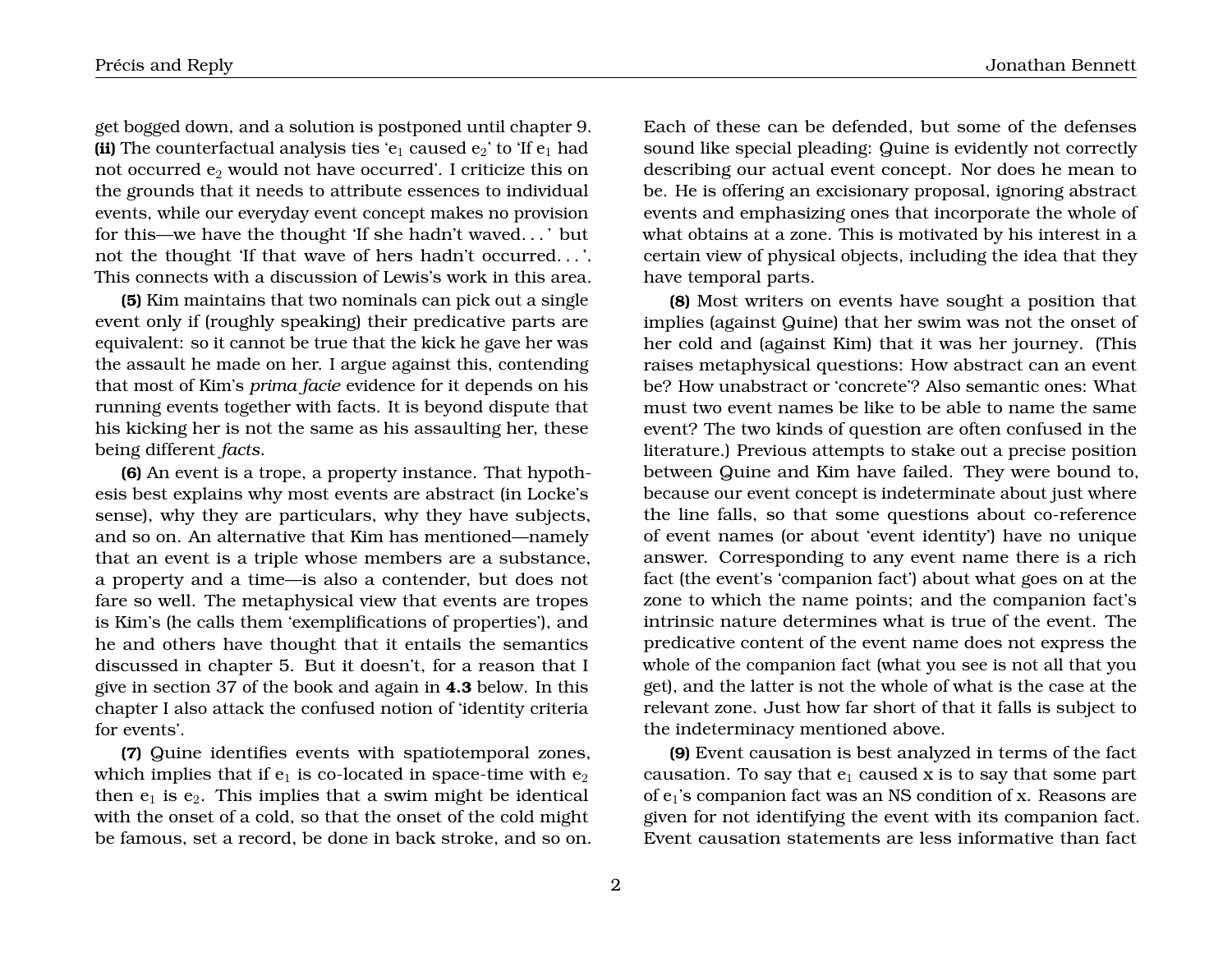causation statements, not only because of the indeterminacy. That relative uninformativeness is what gives them such utility as they possess, but it makes them inferior to fact causation statements for most serious purposes. Moral philosophy, especially, has been harmed when questions have been raised about people's actions (events) rather about how they behave (facts).

**(10)** When two abstract events completely fill the same zone (the spin of a top and its movement across the floor) there may be a single richer event that includes them both (the top's entire movement at that time). This is nonzonal fusion. A theory of Lombard's about the limits on nonzonal fusion is critically discussed. The converse of nonzonal fusion is nonzonal fission: the limits on this also are an explorable topic, though there may be little to be gained from exploring it. Then there is zonal fusion. (Dempsey's movements fuse with Firpo's to yield the fight between them), and its converse, zonal fission. Philosophers vary in how far they will go with zonal fusion, from Lombard, who holds that a single event must involve a property's being exemplified by a single object (understood conservatively), through to Judith Thomson, who almost says that for any two events there is an event that is their zonal fusion. This chapter discusses Thomson's mereology of events.

**(11)** Davidson has argued that the best way to understand how 'John walks slowly' entails 'John walks' is to represent it as the entailment by 'There is a slow walk of which John is the subject' of 'There is a walk of which John is the subject', which can be handled in standard logic. Reichenbach's earlier theory that adverbs involve quantification over properties turns out to be formally indistinguishable from Davidson's account which quantifies over events. They are inferior to a theory about 'predicate modifiers', stemming from work by Montague. This, unlike Davidson's doctrine, unifies adverbs

with some other phenomena that I think belong with them. Another objection to Davidson's approach is adduced, resting on the indeterminacy thesis of chapter 8.

**(12)** The Anscombe thesis concerns the 'by' -locution, that is, statements like 'He woke her by turning on the radio'. It says that if someone [end]s by [means]ing, and if  $A_e$  is the action of his which makes it true that he [end]s and  $A_m$  is the action which makes it true that he [means]s, then  $A_e$  is  $A_m$ . The arguments around this are all inconclusive, and all point to one conclusion: that the thesis itself is a shallow semantic triviality, with nothing substantial hanging on it. If he fells the tree by sawing most of the way through its trunk, there is a course of events that stops when the saw stops moving, and another that stops when the tree falls, and we know how those relate to one another. The dispute is about which of them is referred to by 'His felling of the tree'. Why should we care? There is an untrivial question about when he stopped felling the tree. The right answer is that he stopped felling the tree when he stopped sawing. That kills one argument against the Anscombe thesis, but it doesn't imply that the felling was the sawing or, therefore, that the Anscombe thesis is true.

**(13)** Goldman, on the strength of a semantics of events like Kim's, denies many statements of the form 'e<sub>1</sub> is  $e_2$ ' that seem intuitively to be true, and he has a theory about what relation does hold between the members of these pairs of events. It says that in each case one of the events *generates* the other, and distinguishes four species of generation. Three of them involve the 'by'-locution, and I argue that the fourth should not be part of this theory, which would fare better as a treatment just of events (or actions) involved in the 'by'-locution than as a treatment of all the apparent identities that are denied by Kim's semantics. A second of the four can be absorbed into one of the remaining two. The latter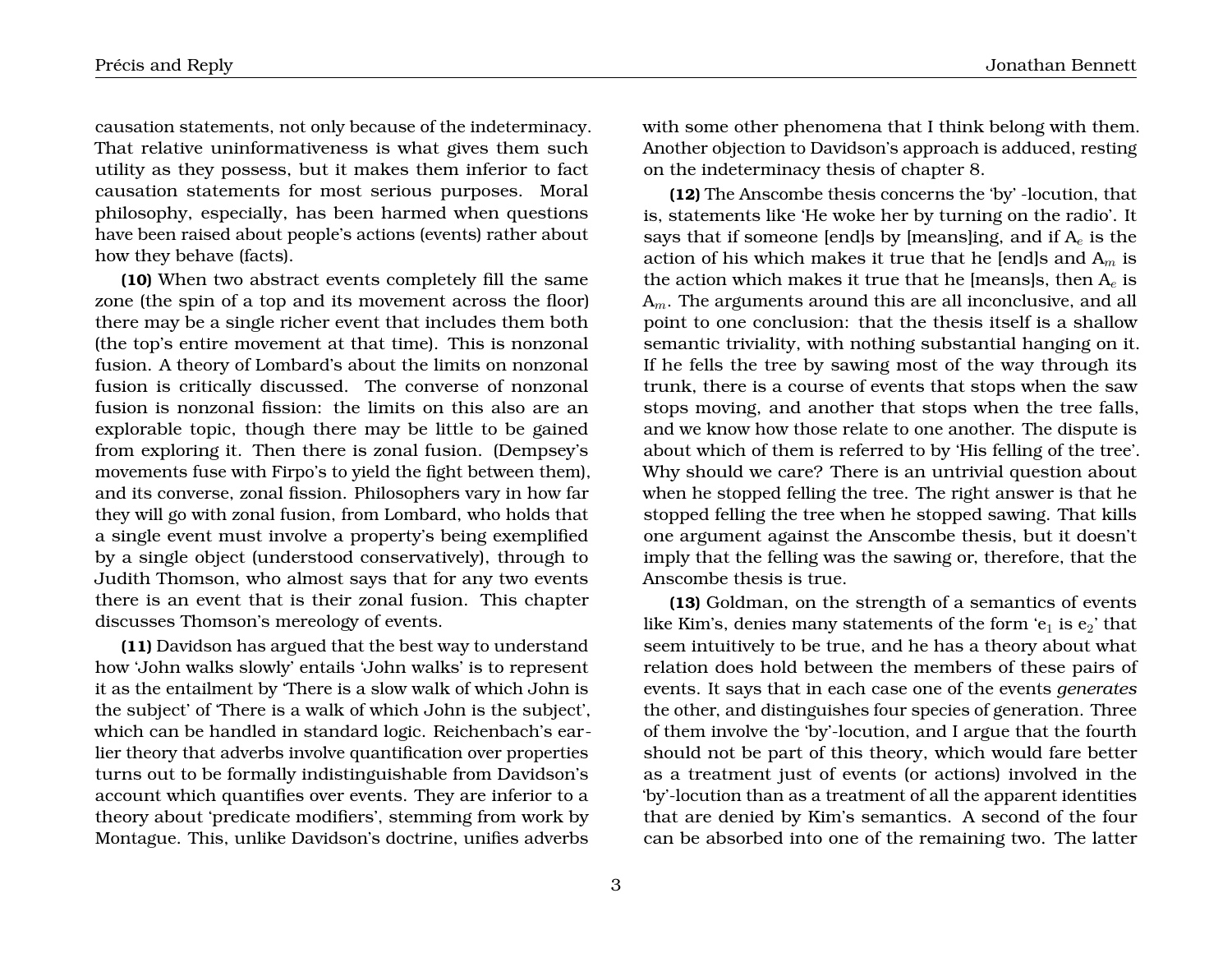are *causal* and *noncausal*. The line between these marks a real distinction, e.g. between 'I hurt him by punching him' and 'I broke the law by punching him'. Even while we reject the underlying semantics, we might hope that Goldman's (amended) theory of generation would throw some light on the 'by'-locution; but it turns out to have defects that prevent it from helping us much except negatively.

**(14)** According to my analysis, 'He felled the tree' means 'Some fact about his conduct had a K role in the tree's falling' (where K is short for a longish story that is needed in causal cases; I tell it in sections  $82-85$  of the book), and  $\ldots$  by

sawing most of the way through its trunk' means '. . . namely the fact that he sawed most of the way through its trunk'. So the 'end' clause *quantifies* over facts about the person's behavior, while the 'means' clause *names* the fact that makes the 'end' clause true. Another example, this time noncausal: 'She broke the silence. . . by shouting "Eureka!"' means 'Some fact about her conduct made it the case that the silence was broken. . . namely the fact that she shouted "Eureka!".' The 'by'-locution is central, load-bearing and important in our thought and talk; it is no coincidence that it depends on the concept of fact and not that of event.

## **Reply to Reviewers**

I am grateful to the other contributors to this symposium for the time, care, and energy that they have devoted to *Events and Their Names*, and for their good words about it. I shall respond to them one by one. Their comments don't overlap much, so I am not under pressure to group the materials by topic rather than by author.

#### **1. Parsons**

**1.1.** When I said that 'events are tropes' is hardly controversial, that was a bit of bullying, and now that Terry Parsons is taking it seriously I apologize and withdraw. I should have said merely that it is a quite widespread view among event theorists, and that I can find no considerable rivals to it.

**1.2** I certainly didn't intend tropes to be highly determinate *properties*; that would make them universals, whereas events are particulars. But I am not moved by Parson's reason why they cannot be properties, namely that if they were, that would license substitutions that turn acceptable turns of phrase into peculiar ones. If this argument of Parsons' succeeds, it could be turned against the view of tropes that I do hold, so I need to show why it fails.

There are two substitutions to be discussed. **(i)** Lady Godiva possesses the property *rides*, but it is odd to say that she 'possesses the event of her riding'. For a start, I replace the pidgin English phrase 'the event of her riding' by the idiomatic 'her ride'. Parsons may find it implausible to say that she possessed her ride, but is it? It was certainly *her* ride. Anyway, I can't get philosophical results from such superficial verbal niceties. It is more natural to say 'He took a walk' than to say 'He took a dance', but obviously a walker's relation to his walk is the same as a dancer's to his dance. This kind of verbal point isn't where the action is (see **3.5** below). **(ii)** People saw the assassination of Kennedy but they didn't 'see a property of Oswald'. (Let's pretend to think that Oswald killed Kennedy.) The people in question didn't see a property of Oswald, or a relation between him and Kennedy, because they didn't see Oswald. For just that reason, they didn't see the assassination. What they saw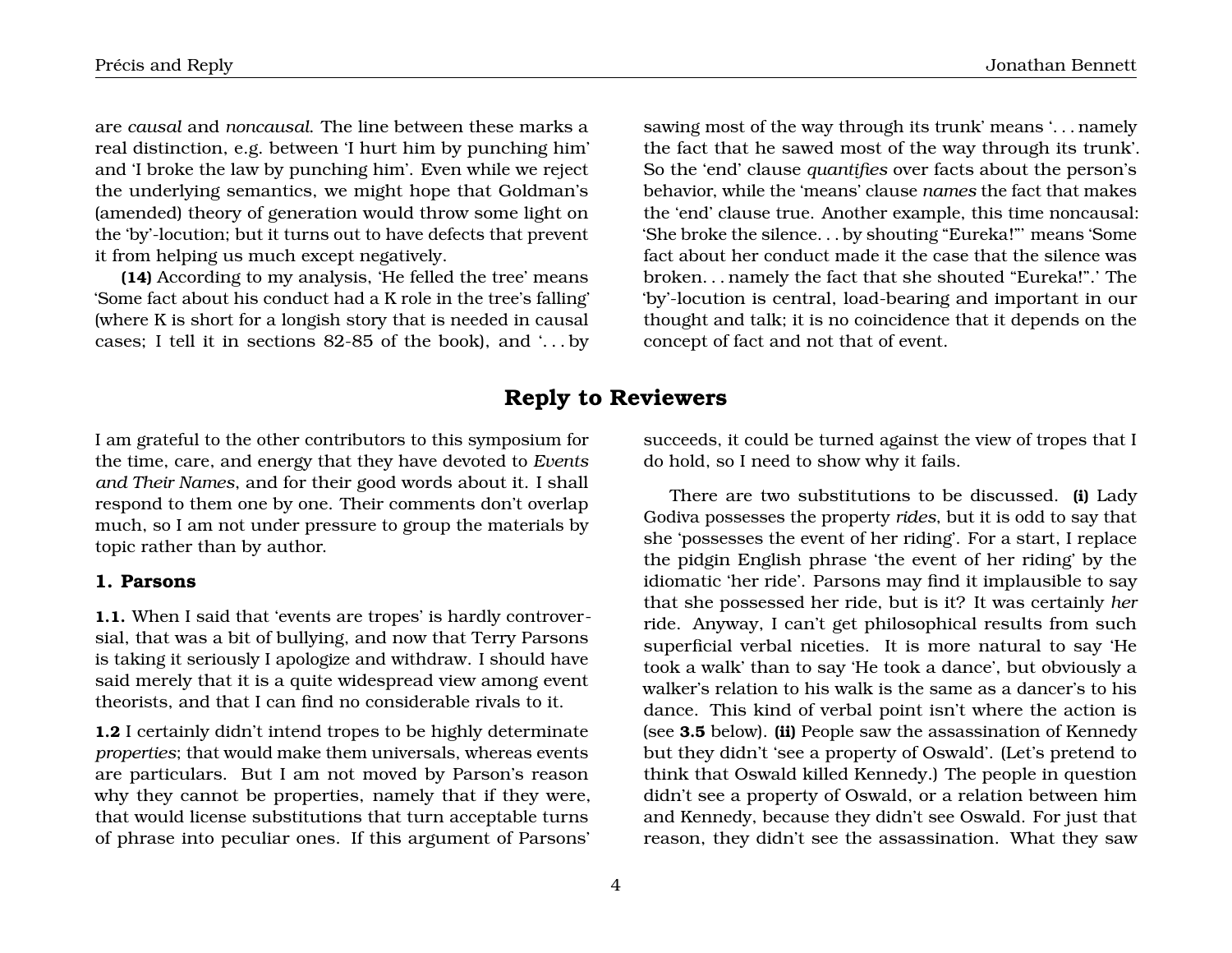was the break-up of Kennedy's skull. They might say in later years 'I saw the assassination of Kennedy', but that would not be strictly true. If Parsons insists that such an innocent claim should be allowed a meaning that makes it true, then I reply that 'the assassination of Kennedy' in that meaning of the phrase does not stand for an event with Oswald as subject. Either way, the alleged counterexample fails.

**1.3** Parsons rightly says that I hold tropes to be something different both from universals and from substances, and he undertakes to say what they must be. I think I agree with his positive account, though he is less explicit than I would like regarding which part of the account actually says what tropes are. Following Williams, Campbell and others, I hold that a trope is a property instance. The instance of *riding naked through a town*. . . etc. which is Lady Godiva's ride differs from her in being somewhat abstract (in Locke's and my sense of that term), and it differs from its parent universal in being particular, as is shown by its being spatio-temporally located. That is Parson's view too, I gather, but I wish he had paraded it more openly and centrally, instead of leaving it lurking around the fringe of the true things he says about how descriptions of tropes relate to descriptions of substances.

**1.4** We do elucidate events by reference to tropes, I submit. We can explain 'trope' without bringing in events—I have just done it—and the hypothesis that events are tropes can help to explain things about events that might otherwise be puzzling: events are particulars and yet abstract, every event must have a subject, there is a systematic relation between certain truths about events and truths about their subjects, the difference between events and states seems to be fairly shallow and unimportant. How explanatory can an identification be?

Now for the difficulty about supervenience. I said in the book—agreeing with Lombard and others—that events are supervenient on substances and properties. Part of what I meant is that two worlds couldn't be exactly alike in what substances they contain and what properties those substances have at each time yet unalike in what events occur at them. Parsons would agree with that much, I think. But the supervenience claim implies an order of dependence—such and such events occur *because of* various facts about what properties various substances have at various times—and Parsons thinks that I have this the wrong way around. He thinks that what makes it the case that the sparrow falls is that there is a fall of which the sparrow is the subject. If he is right, then it must be wrong to say that what makes it the case that the sparrow's fall occurs is the fact that the sparrow falls.

But is he right? I don't think we have yet been given good reason to accept what Parsons is relying on, namely the Davidsonian reduction of monadic predications to relatings of substances to tropes. I don't accept Davidson's case for it, namely that it does the best job of explaining adverb-dropping inferences. My reasons for disbelief in that, partly learned from earlier work by Parsons himself, are given in my book; Parsons has evidently changed his mind about this, but I don't know why. Perhaps it is because he has come to believe—as he evidently has—that he needs the Davidsonian reduction in order to make it clear that events are tropes. If he were right about that I must be wrong about supervenience, but I don't think he is right and don't see why he holds this view.

When I try to muster sympathy for the thesis that tropes are more basic than properties, it comes in the form of sympathy for the still more radical doctrine that tropes are more basic than properties and than substances—the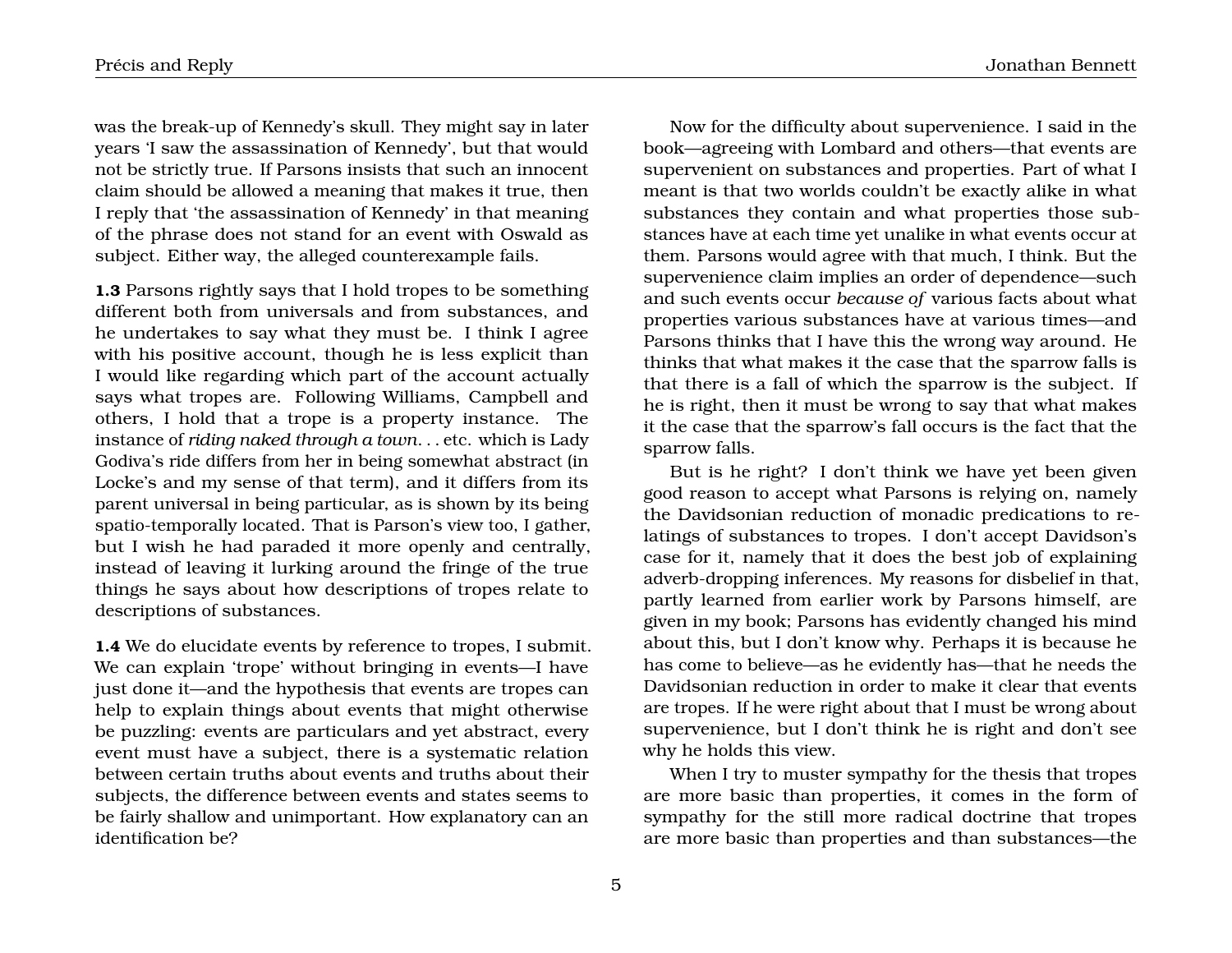idea being that universals and substances are each one kind of construction out of tropes. Because I couldn't rule that out, I wrote: 'I assert my supervenience thesis in a conditional form: events are supervenient on substances and properties, unless the supervenience runs the other way because tropes are more fundamental than substances and properties.' (p. 16)

#### **2. Sanford**

David Sanford briskly picks up four things that he thinks are wrong in my book.

**2.1** He challenges my analysis of fact causation in terms of NS conditions, as I called them, because it makes true infinitely many causal statements that no sane person would accept. He rightly compares his proof of this with a trivialization by Castañeda of a certain formula of Goldman's. In the book I said that it had been a mistake trying to fend off Castañeda with pure logic, and that the work must be done at a shallower level where edges are less sharp, e.g. by recourse to the concept of an 'honestly free-standing condition' as distinct from one that is rigged up by logical operations on other conditions. It is along those lines that I must amend my NS analysis so as to defend it against Sanford' s attack, the price of the defense being that the analysis is less clean and deep than I had wanted it to be.

The repaired analysis may still be right. There is no reason in principle why our concept of fact causation should not include in it some such notion as that of a real, natural, uncontrived condition. If the latter doesn't belong to deep metaphysics, then nor does the concept of fact causation; but then what entitles us to say otherwise?

Still, the suggested repair admits into the NS account of causation an indeterminacy and softness that resembles what one finds in the counterfactual analysis of fact

causation, and was part of the basis for my dislike of the latter. On p. 50 I wrote: 'If the two [analyses] are not equivalent, I am pretty sure that the NS analysis is preferable.' Sanford's intervention has left me with no reason I can give for preferring the NS analysis, but also—more cheerfully—it has slightly strengthened the grounds for conjecturing that the two are equivalent.

**2.2** Sanford shows that there is something wrong in my attempt to cut highlighting down to size. He puts an accurate finger on the trouble:

Wanting to represent a propositional attitude towards Q by someone who somehow takes it for granted that P, I took it that the attitude was to  $(P \supset Q)$ , but as soon as that is turned into (not-P or Q) it can be seen to be wrong. I ought to have suspected that the story I told was too short to capture the truth. Some much deeper and probably more complex account of background/foreground is needed, and I don't know what it is. My bones still tell me, clamorously, that highlighting is not important to the theory of events, but Sanford has transmuted that from a reasoned belief into a mere hunch.

**2.3** Sanford sees my book as repeatedly implying that 'the idiom of causal flow or transmission from zone to zone' is appropriate for all cases of causation, whereas in many cases of causation there is no 'flow of something such as energy from zone to zone'. I don't in fact use 'causal flow' to mean 'flow of something such as energy'. For me, 'flow' is a metaphor, a way of talking about causal relatedness and building in an indication of causal direction. When in an earlier book I referred to Spinoza's denial that there is any causal flow across the boundary between the attributes, it will have been clear to those readers that the topic was causal relevance in general, not specifically energy transfer. I even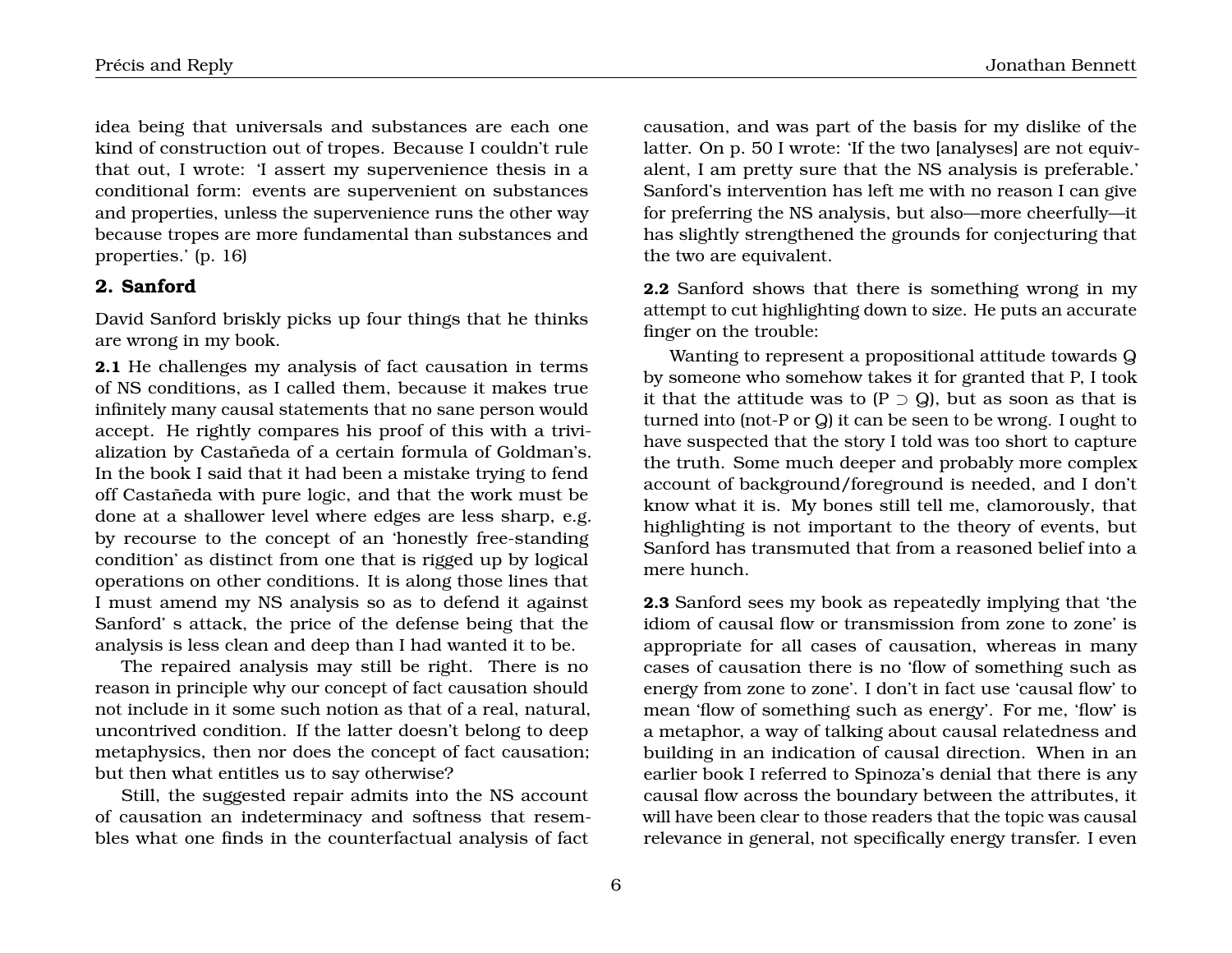alluded to Spinoza's denial that there is any *logico*-causal flow between attributes, which puts energy transfer still further out of sight. I explain the metaphor in my events book, by writing '. . . that there is some causal flow from one zone to another, i.e. that undeclared features of two zones are causally relevant to one another in a certain way'. But this is perhaps too brief and inexplicit; I apologize to Sanford and Campbell for misleading them about it.

However, Sanford's challenge has caused me to rethink the metaphor and to conclude that it is a bad one. Not because of his example, in which an event is caused by the cessation of a transfer of energy. It is essential to that example that in it energy was being transferred right up to the moment on which Sanford fastens; the fact that at that moment the transfer stops doesn't greatly incline me to withdraw my 'flow' metaphor. The real trouble for the metaphor comes from a consideration that Sanford does not bring against me, and may not even agree with. I shall explain.

According to my NS account of fact causation or any plausible successor to it, zone  $Z_1$  has a causal bearing on zone  $Z_2$  if a complete causal explanation for how  $Z_2$  is, omitting nothing relevant, must include some facts about  $Z_1$ . According to the counterfactual analysis,  $Z_1$  has a causal bearing on  $Z_2$  if: if  $Z_1$  had been different in certain ways, this would have led to  $Z_2$ 's being different. Each of these strikes me as perfectly plausible, and of course they may be equivalent. Now, each of them implies that a zone at which no change occurs may have a causal bearing on a change that does occur at some other zone. Although nothing happens at  $Z_1$  it is causally relevant to a change C at  $Z_2$  because (in NS terms) a complete causal explanation for C

involves the fact that nothing happened at  $Z_1$  or because (in counterfactual terms) if a certain change had occurred at  $Z_1$ then C would not have occurred at  $Z_2$ . I am comfortable with this result. Granted, it seems a bit odd to say that a person helped to cause a disaster by staying still, and some moral philosophers have even drawn substantive moral conclusions from that intuition of oddity. But the intuition comes from the shallowest pragmatic level, owes nothing to semantics or metaphysics, and does not support anything. Or so I believe. If I am right, it is seriously misleading to speak of causal relevance in terms of 'flow', and I should mend my ways.

**2.4** Sanford gives a counterexample to this statement of mine: 'Of all the events that cause x's acquisition of P, one that did so by preventing x from acquiring P earlier will be lengthily, remotely, unsaliently related to its eventual acquisition of P, and that will make us hesitate to say that it caused the acquisition. . . '. I accept the counterexample. Just before the quoted statement I wrote: 'Of course there is a temporal asymmetry in what we are ordinarily prepared to say about causes. . . '—I call attention to 'ordinarily,' which I ought to have repeated in the sentence that Sanford has picked on, so that it read: 'Of all the events that cause x's acquisition of P, one that did so by preventing x from acquiring P earlier will *ordinarily* be lengthily. . . ' etc.

Back when I believed that delayers are not causes (rather than, as in the book, that we aren't happy about calling delayers 'causes'), I knew that this couldn't be unrestrictedly true because of examples like Sanford's. I quote one of my own examples: 'A massage dislodges a blood clot that would have killed the patient within ten minutes, but also starts another chain of events that kills him two hours later.'<sup>1</sup> That is essentially Sanford's example, temporally compressed.

<sup>1</sup> Jonathan Bennett, 'Event Causation: The Counterfactual Analysis', *Philosophical Perspectives* 1 (1987), pp. 367–86.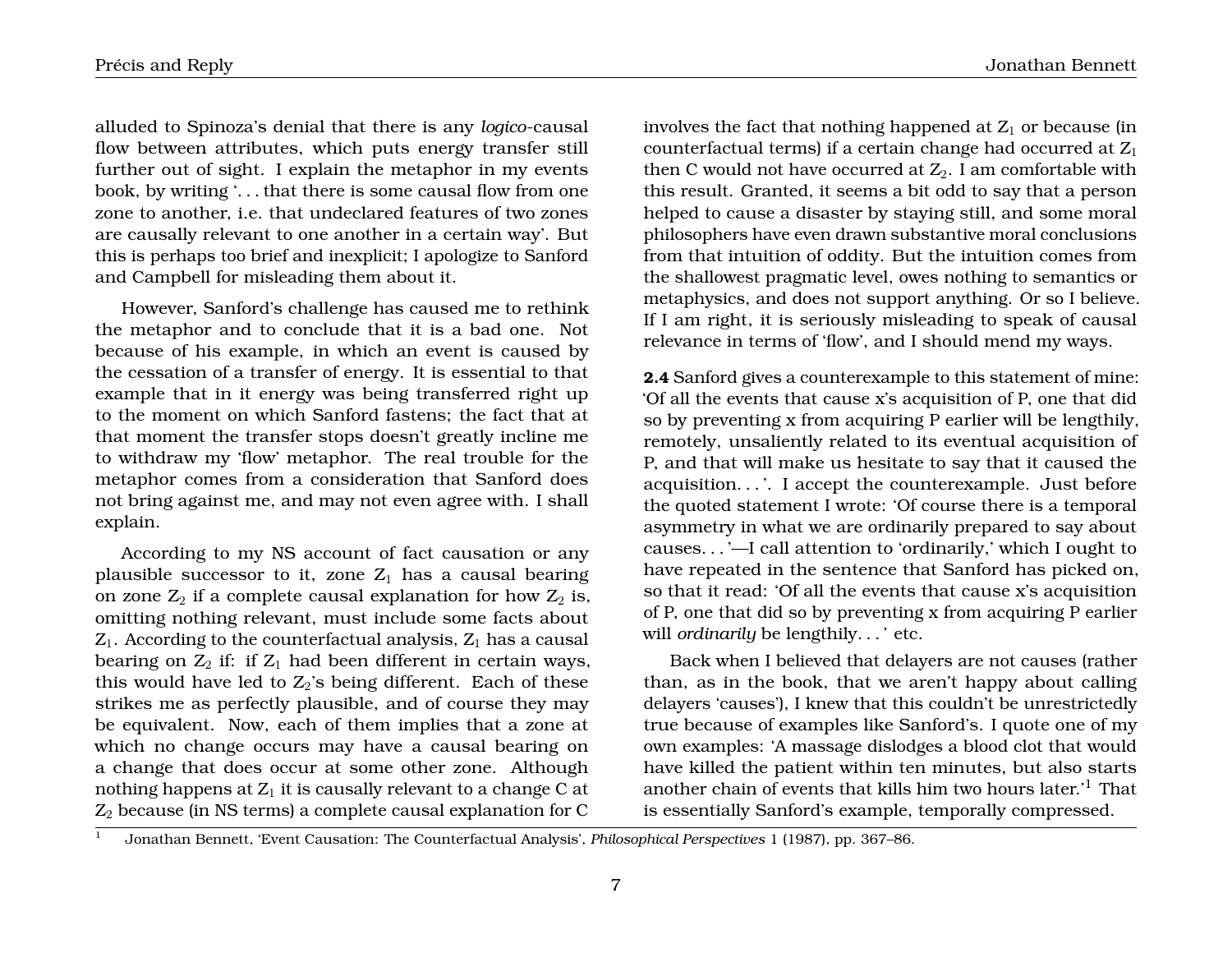In the passage Sanford picks out in the book, I was mainly concerned to replace my previous thesis that there is an implication  $R_1$  between 'x is a delayer of y' and 'x is not a cause of y' by the thesis that there is an implication  $R_2$  between 'x is a delayer of y' and 'x is not a salient cause of y' and another  $R<sub>3</sub>$  between that and 'x is not something we would naturally describe as "a cause of y".' Sanford's counterexample shows that  $R_2$  is not an exceptionless implication, which is what my similar examples showed about the supposed relation  $R_1$ . This doesn't touch the main point, which was (i) to replace a direct implication by a mediated one and (ii) to shift the implicatum from metaphysics to pragmatics.

#### **3. Campbell**

Keith Campbell's deepest concern about my book is that it manifests a fatal indecisiveness about how far language can take us. His remarks about this show me that I played my cards too close to my chest; I shall lay them on the table soon, but first some lesser matters should be cleared up.

**3.1** Campbell seems to think that facts are tropes. He certainly thinks that I think so. In my book I entertained the idea that events are a sort of facts, which would imply that some (and so presumably all) facts are tropes, but I did reject that idea, and its implying that facts are tropes gives me an excellent further reason for doing so. Consider for example the fact that an instance of radioactivity occurs at zone Z: with what trope could that fact be identified? There is, it seems to me, no tolerable answer. I choke on the suggestion that facts (which are propositional) are tropes (which are located particulars).

**3.2** I agree with Campbell that the world sits there and its parts relate causally to one another independently of us. I don't see what he wants to make of that fact. He sounds like a critic of a map who keeps insisting that the mountains and rivers are there independently of what any cartographer may say or do, as though for him the land itself were its only acceptable map.

What I was working to understand in my book was what we say and think about how the world is causally hooked up. We have two rather different kinds of thought about this, expressible in event-causation and fact-causation statements respectively. The truth of those statements doesn't depend on our ability to make them, but we do have that ability, and it is a legitimate topic of interest. Analogously, the distinction between fish and aquatic non-fish is one that we make; what line it is depends on us, for we are drawing it. But where the line falls is through the world; and the items on the two sides of it would differ from one another and interrelate with one another in just the same way if we hadn't drawn the line. The differences and other relations are there in the world; we have chosen to pick them out.

Similarly, facts and events and the differences amongst them are out there in the world, and we pick them out. I am bewildered by Campbell's attribution to me of the view that we can manufacture facts *ad libitum*. I think no such thing, except in the trivial sense that by raising my arm I can bring into existence the fact that I raise my arm. Campbell seems to credit me with believing that we can bring a fact into existence by constructing a name (in my enlarged sense of 'name') for it. I cannot see why he thinks that I hold this daft view. What I actually think is that the facts (other than ones about humans) exist independently of us, and we manufacture names to pick some of them out.

I do hold that fact names have a certain power that most other kinds of names lack, namely: a canonical Fregean fact name conveys, expresses, bears on its face, the entire intrinsic nature of the fact it picks out, if indeed it picks out any. (We must inspect the world to know whether a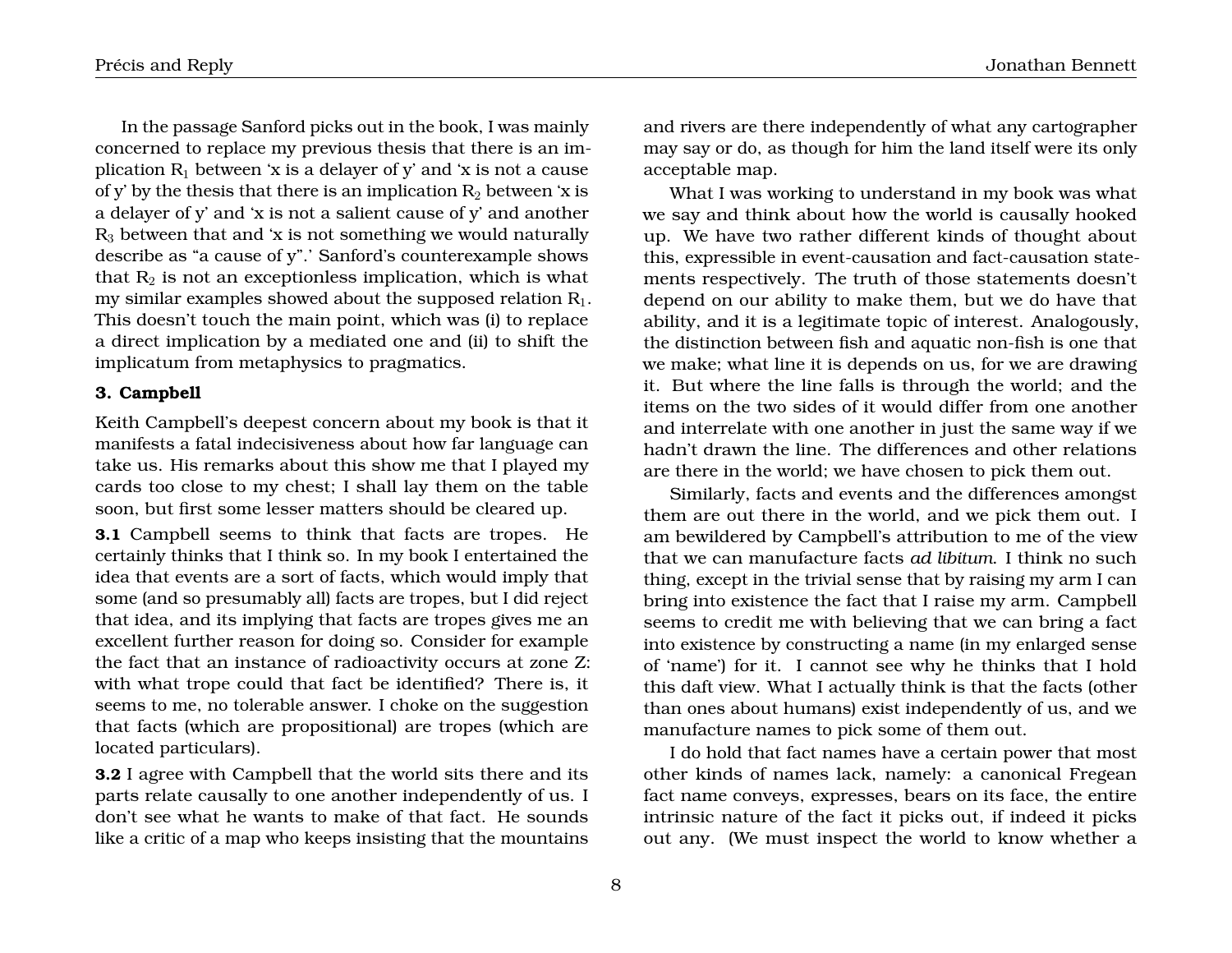given fact name actually names a fact.) This is a real and important power, but it is not a power to create facts.

**3.3** Campbell writes: 'In a world without thought, without different ways of conceptualizing the same situation, there is no way to distinguish a given swim from the journey that it is.' The point of the remark seems to be that I am allowing subjective, thought-dependent distinctions to masquerade as objective metaphysics. But I am not sure what the detailed bill of particulars is. If the swim is the journey then of course there is 'no way to distinguish the swim from the journey'—thought or no thought! Quite generally, there cannot be a way to distinguish a thing from the thing that it is. Perhaps Campbell meant to speak not of distinguishing the swim from the journey but rather of having two ways of describing or thinking about that single event. To that I reply as follows. If there were no thought, it would not happen that a single event was brought under nonequivalent identifying thoughts; but it could easily happen that a single event had features making it capable of being brought under nonequivalent identifying thoughts if there were any thoughts. This is such plain sailing, so simple and obvious, that I fear that I must have misunderstood Campbell at this point.

**3.4** Campbell thinks items that supervene on more basic items are unsuitable as carriers of causal powers. 'To claim that Xs are supervenient is one way of denying them independent being. On the other hand, to give them the role of causes is precisely to propose for them the best kind of independent reality—one's own causal power. For Plato and many since, power is the mark of Being.' In reply, I would note first that my thesis about the supervenience of events was qualified or conditional (see the end of **1.4** above). Also, throughout my book I mildly denigrate event causation

statements in favor of fact causation statements, which are a superior conceptual device. Campbell might say: 'That is worse than ever. You surely don't attribute to facts the best kind of independent reality, do you?'

It is hard to give a straight answer to this. It may seem intuitively evident that facts are supervenient entities: on the ground floor there are (perhaps) quarks moving about in space, and dependent on them there are facts about quarks moving around in space. But things are not so simple. The right way to express the supervenience of Fs on Gs is by saying that the facts about Fs depend on the facts about Gs: blushes, for example, are supervenient entities because the fact that a blush exists on a certain face depends on the fact that the face reddens in a certain way. If we now try to say that facts themselves, facts *per se*, are supervenient entities, we are forced into formulations that make little sense and cast no light:

> The fact that there are facts about quarks moving around in space depends on the fact that there are quarks moving around in space.

I don't know what to make of this. The supervenience or otherwise of facts is hard, perhaps impossible, to discuss.

Anyway, giving the palm to fact-causation statements is not saying that facts are the primary possessors of power. As I said in my book, I think that causal power is possessed, basically and centrally, by substances:

> Some people have objected that facts are not the sorts of items that can cause anything. A fact is a true proposition (they say); it is not something in the world but is rather something about the world, which makes it categorially wrong for the role of a puller and shover and twister and bender. That rests on the mistaken assumption that causal statements must report relations between shovers and forcers. I grant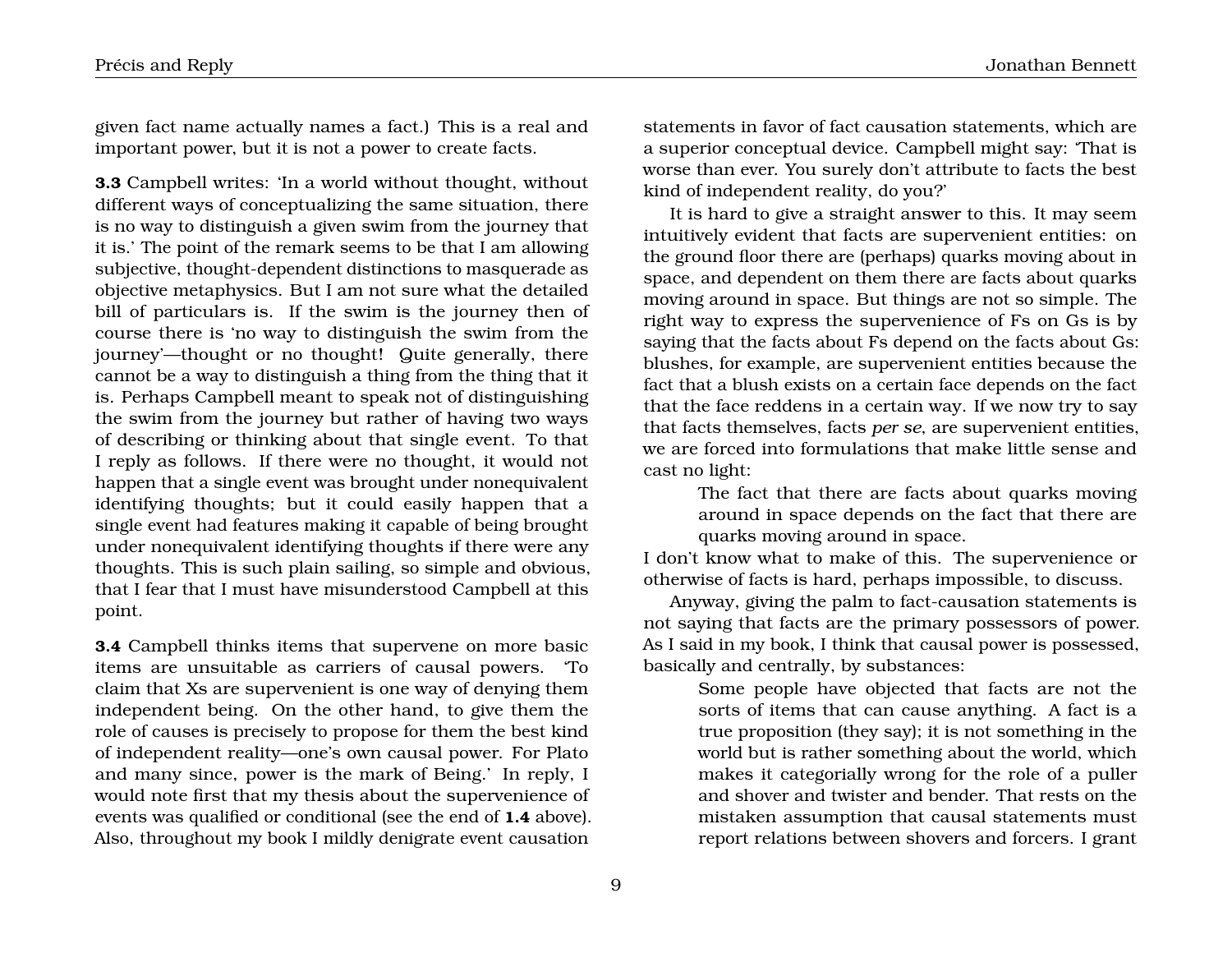that facts cannot behave like elbows in the ribs, but we know what items do play that role—namely elbows. In our world the pushing and shoving and forcing are done by things—elementary particles and aggregates of them—and not by any relata of the causal relation. (p. 22)

So there the world sits, full of substances acting on one another. We are interested in saying more specific things about what acts upon what and how—things that will help us to predict and explain the world's various stages—and for this we need to find a good conceptual grid to throw over reality. The best grid I know of is that provided by fact causation statements. I see no reason to try to devise a kind of causation statement that picks out the fundamental bearers of causal power and talks about what they do to one another. Such statements would presumably pick out individual substances and say, minute by minute, how each moved or changed and how others moved or changed in consequence. They wouldn't be interesting because they wouldn't do enough. I want statements that are worth having; the ones most worth having are fact causation statements.

**3.5** Now for the question of where language fits in. Philosophy's metaphysical questions are not spurious, but they do 'have a distinctively linguistic content'. I don't know what philosophy can be if it is not analytic philosophy; analysis is of concepts and propositions; and the only handle we have on any decently complex concept is through language.

One might hope to use language to identify some concept which could then be investigated independently of its linguistic role. That is what Moore thought he could do:

> I shall. . . use the word ['good'] in the sense in which I think it is ordinarily used; but at the same time

I am not anxious to discuss whether I am right in thinking that it is so used. My business is solely with that object or idea which I hold, rightly or wrongly, that the word is generally used to stand for. What I want to discover is the nature of that object or idea and about this I am extremely anxious to arrive at an agreement. $<sup>1</sup>$ </sup>

If you think that concepts can be investigated independently of language, you have to be willing to talk as Moore does about this. His peculiarly open and innocent way of putting it helps us to see that the project is a chimera.

Objection (perhaps from Campbell): 'Concepts be damned! What we should be talking about is the world!' Meaning that a philosophical book on events should report how many floods there have been in Bangladesh this year, and whether market crises in Tokyo are caused by scandals in New York? Of course not. But, then, What? Well, perhaps: What basic sorts of events are there? But then tell me what kind of basicness is in question. If the question concerns what sorts of events, if any, will be taken as basic by true total final physics, I can only say that I have no idea, and that at my age I have no hope of finding out. When Campbell speaks of 'the change in how philosophy's problems are viewed, which has occurred over the last two decades', he doesn't say what change he has in mind; but his closing sentence strongly suggests that he takes philosophy to have 'changed' by abdicating in favor of physics. This is an understandable response to some of the pressures that analytic philosophy has been subjected to: from Quine's attack on analyticity, from embarrassment about the flimsy 'linguistic analysis' that emanated from Oxford around the middle of the century, from the universal failure to explain

<sup>1</sup> G. E. Moore, *Principia Ethica* (Cambridge University Press. 1903. p. 6.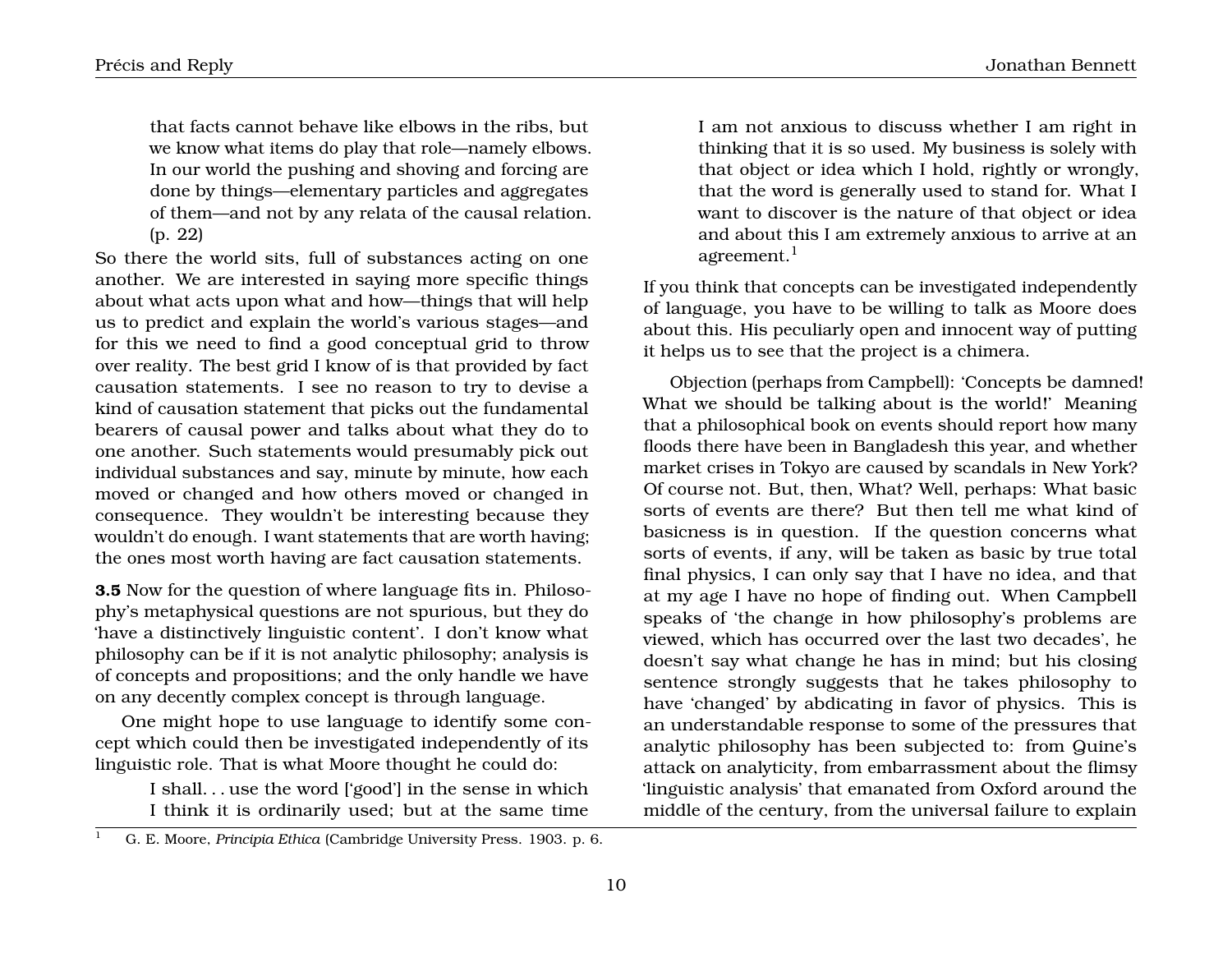clearly how necessity could arise from analyticity—to name just three. But philosophical things still happen that are not hand-maidens to physics; we haven't all lost our nerve; and the embarrassments should be confronted and overcome, not dealt with by flight.

Consider, for example, the thesis that events are tropes. I don't see how anyone could in good conscience claim to accept this because it helps him to 'integrate physical theory'. The basis for it, in the thought of Leibniz, D. C. Williams, Quinton, myself, and others, is that it provides the best explanation for what we see to be the main facts about our ordinary event concept. It is a paradigm of an analytic thesis. It is also sober metaphysics, and it is about the world. Campbell repeatedly implies that it can't be both, apparently relying on the view that analytic truths aren't about the world, lack content, don't say anything, etc. That view is a myth, entirely unsupported by argument; I think I refuted it thirty years  $a\alpha$ <sup>1</sup>

In my book I tried to learn what I could about events by *a priori* means; that confines me to finding out what the event concept permits and what it requires. Of course I am willing to tidy things up a bit, to be revisionary rather than descriptive—for example, to judge that if a white thing's change to being blue is an event then its staying white should also count as one, and if our event concept doesn't say so, so much the worse for it. But the descriptive endeavor is the main thing.

However, I strongly agree with Campbell's assertion that 'Conforming to existing usage cannot be a necessary condition on eligible proposals.' That is, superficial facts about the *mot juste* are negligible, having little to do with real philosophy. It is sad that philosophy ever wasted its time on them. Many facts about language are not of that sort, however. They are deep and structural, and so they matter. A linguistic difference such as that between perfect and imperfect nominals has many consequences; one could not ignore it and still make everything come out all right by means of a few complementary adjustments of a routine sort. I contrast this with the nature of the linguistic fact that all events are changes. If it is incorrect English to apply 'event' to something described as a non-change, that is a merely lexicographic fact: we have this constraint that we put on things that we are to call 'events', but this is a mere preference for one way of using a particular word. There is little of importance that we have to say about changes that we can't also say about events\*—that is, items that are blocked from counting as events only by the fact that they are not changes. If that is so, it is a routine matter to implement the decision to use 'event' to mean what would previously have been meant by 'event or event<sup>\*</sup>'. In a nutshell: There are linguistic facts that make a difference to conceptual structure, and there are ones that merely determine whether W is the *mot juste*. I care greatly about the former, and little about the latter.

Campbell, without distinguishing them, gives the back of his hand to both. So, of course, what he is left with is not philosophy but physics.

**3.6** The move from language to the world is supposed (I gather) to be illustrated by Campbell's view about how many tropes there are in a zone. (I have inquired into the number of events in a zone, not the number of tropes. The questions differ, because some tropes don't fall under the event concept that we actually have or under any plausible successor to it.) The question of how many tropes there are

<sup>1</sup> Jonathan Bennett, 'A Myth about Logical Necessity', *Analysis* 21 (1960–61).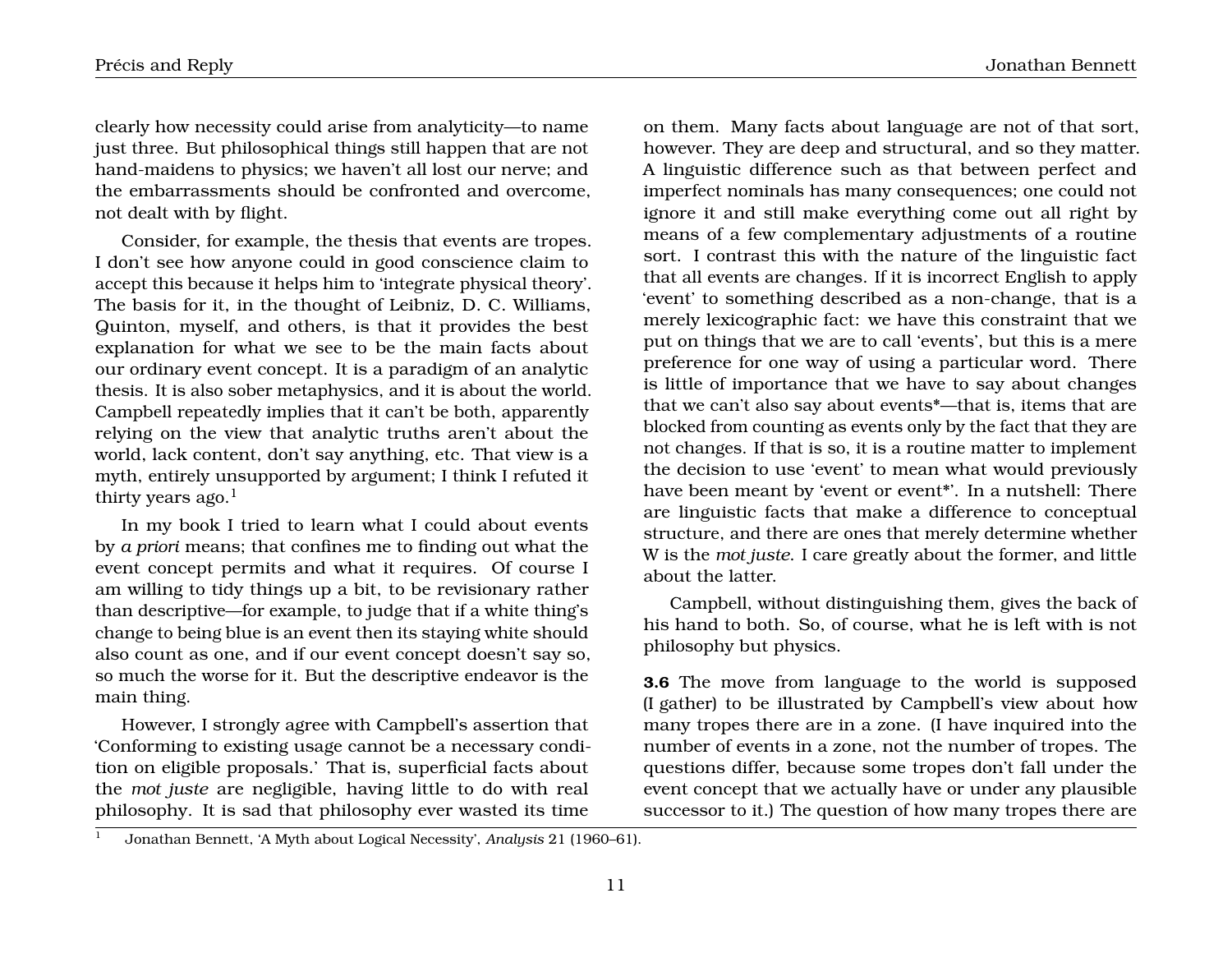in a given zone, or how many events, is indeed 'a matter of substantial contingent fact', and it is not one that I sought to answer for any actual zone. In the book I did, however, treat some conceptual questions that affect the counting of events in zones: questions about how to count events and about how many of them there could be in a zone.

Campbell offers some doctrine about how to count (not events, but) tropes in a zone. It is packed into the last sentence of this:

> How many tropes there are in a zone. . . is a matter of substantial, contingent fact. The number will vary from zone to zone, and it requires an empirical research program—in, for example, unified field theory—to decide the matter provisionally. We should count each of the scientifically distinguished maximally specific (least abstract) tropes as one, but not recognize more and more general ways of referring to these specific tropes as involving new ones.

I gather from this, as it whips past, that there is to be no nonzonal fusion or fission: if the parachutist's descent is one event and his rotation another, then there is no more comprehensive event of which his moving downwards is one aspect and his rotating is another. Well, that is a view that some have taken; but I don't know why Campbell takes it or whether it connects with any of his other themes.

Nor do I see how, if only maximally specific tropes are to be counted, there can ever be more than one at a zone. If there can, there must be some barrier to always allowing any pair of tropes that are co-located in space-time to be fused into a single more specific trope. Perhaps Campbell thinks that this work is done by the phrase 'scientifically distinguished'; I'm not in a position to say that this won't work—only to report that I have tried to make it work and failed. Versions of this problem keep turning up in the analysis of the event concept, and are discussed at intervals in my book.

The general spirit of Campbell's proposal is one that I have no quarrel with. It may be that a good theory of event-counting will refer to causal laws, or to the basic principles of true total physics, or to properties that are 'scientifically distinguished', or the like. Our actual concept of event might have such a feature, just as our concepts of natural kinds of stuff have; and even if our actual concept isn't like that, it might be better for us if it were.

If we use an event concept of that sort (whatever its provenance), doesn't it follow that we can count the events in particular zones only with help from basic physical laws? No, it doesn't quite follow, because the concept might bring in physical laws or what is 'scientifically distinguished' in such a way as to guarantee *a priori* that there can be only one event at a zone, come what may; I have suggested that Campbell's concept may do that. But probably not. A law-involving concept is likely to make it an empirical matter how many events occur at a given zone. But the question of just how laws are involved in our event concept is still a philosophical one: physics won't help us with it.

In my book I discuss a theory of Lombard's about how our event concept involves a reference to laws, welcoming the general proposal but arguing that Lombard's version of it doesn't work. Campbell's proposal seems to be different from Lombard's, but his presentation of it is so brief and sketchy that I can't be sure. Perhaps because he thinks that conceptual analysis is both dated and shameful, he rushes past the place where some of it ought to be done. I urge him to bite the bullet and do the work, laying out for us in patient detail his view about how many events there can be in a zone. It sounds potentially interesting. But—to return to the main point—it won't illustrate a supplanting of conceptual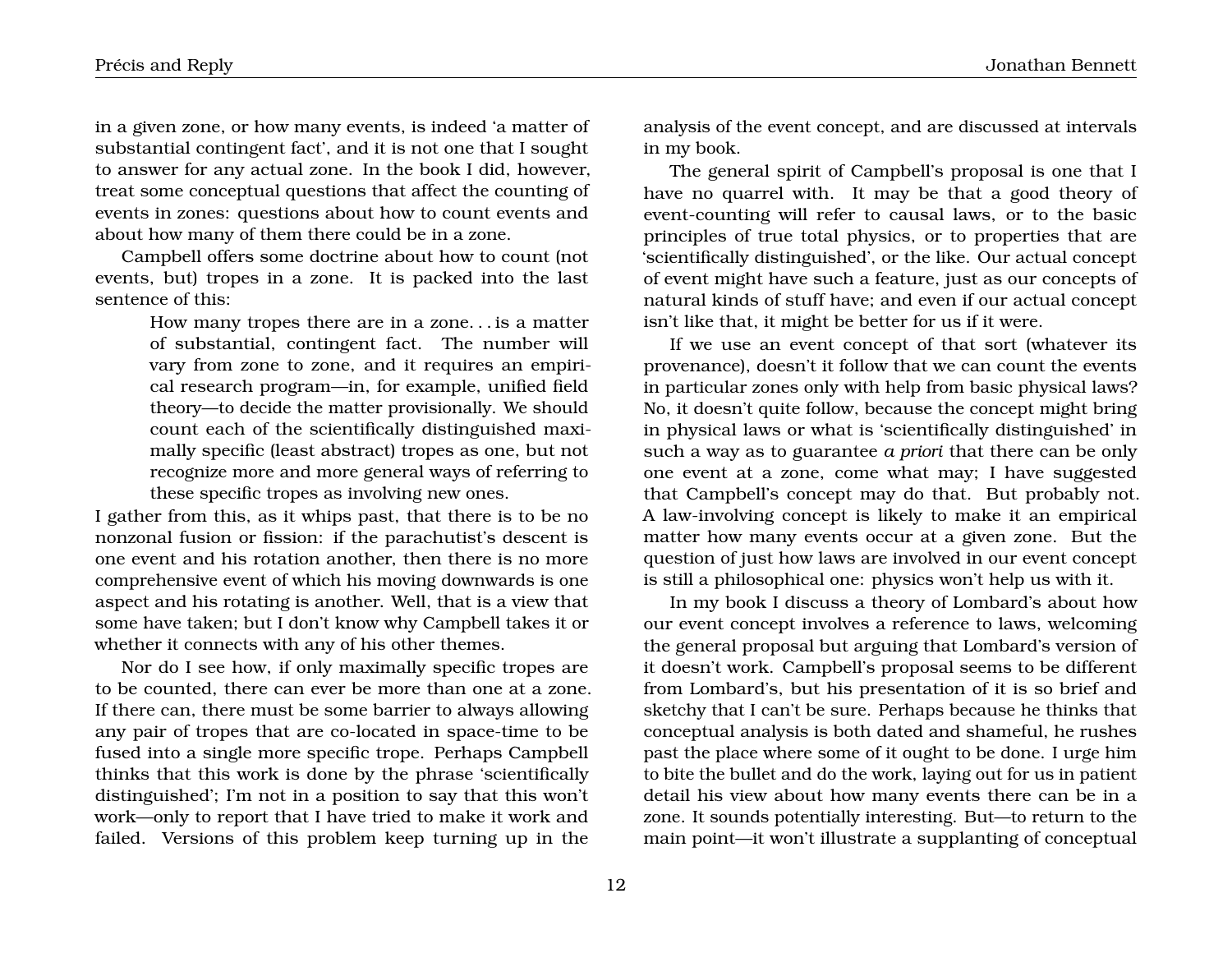analysis by physics.

### **4. Kim**

I am glad that Jaegwon Kim has confronted, head on, my charge that he has inferred a false semantics of event names from a true metaphysics of events. It would have been better still if he had announced his conversion, but evidently I haven't yet earned that. I'll try again.

**4.1** My view is that each event is a trope, and that a perfect nominal through which we refer to a particular event does not wear on its face every detail of the trope that is named. In this respect, names of events are like names of physical objects: 'the Fabergé egg that is on the table over there' is silent about many features of the egg to which it refers; to know the rest of the facts about the egg, you must look at it. Exactly analogously, 'his descent from the ladder' is silent about many of the features of the descent to which it refers; to know more about it, e.g. to know whether it was a fall, you must investigate that particular descent.

Kim disagrees. He has *prima facie* evidence that 'his fall from the ladder' cannot name the same event as does 'his descent from the ladder', even if he fell only once and descended only once. However, most of us who have contributed to this literature think that the evidence is fairly weak, and can easily be explained differently. It looks weaker still when the examples are rewritten with perfect nominals used in place of all Kim's imperfect nominals.

Evidence against Kim's view of the semantics of events is strong. I attach a great deal of weight to the following kind of consideration:

> Datum: He assaulted her once, which he did by kicking her, and at no other time did he either assault her or kick her.

That, I contend, makes the following answers to these questions inevitable:

| *How many kicks did he give her? | One. |
|----------------------------------|------|
|----------------------------------|------|

•How many assaults did he make on her? One.

•Was that kick he gave her a joke? No, an assault. The rightness of those answers, given the datum, seems to me solid and central and inescapable. I submit that it is a serious flaw in a theory if it says that any of the answers is not strictly true, must be reinterpreted a bit before being allowed, or the like. If all three answers are accepted, then elementary logic takes us to the conclusion that the kick that he gave her was the assault that he made on her; and that conflicts with Kim's semantics.

**4.2** Kim has a defense against this. In my datum situation, he holds, there are two events—a kick (K) and an assault (A). But I understand him also to allow that K was an assault and that A was a kick: and he really has to allow this, because it would be too implausible to deny it. However, he distinguishes the way in which K is a kick from the way in which it is an assault: its being a kick is part of its constitution, while its being an assault is not. Similarly, A's being an assault is part of its constitution while its being a kick is not.

This doesn't help much in making Kim's position plausible. It lets him give the answer I do to the third of the three questions, but he cannot agree with my answers to the first and second questions. Although the man kicked the woman only once and assaulted her only once, Kim must say that he gave her more than one kick and made more than one assault on her. So the case against his semantics stands.

While I am on this topic, I should explain why I said in the book that Kim's term 'constitute' belongs to his semantics. He rebuts this by giving an explanation of 'constitute' in terms that are plainly metaphysical rather than semantic,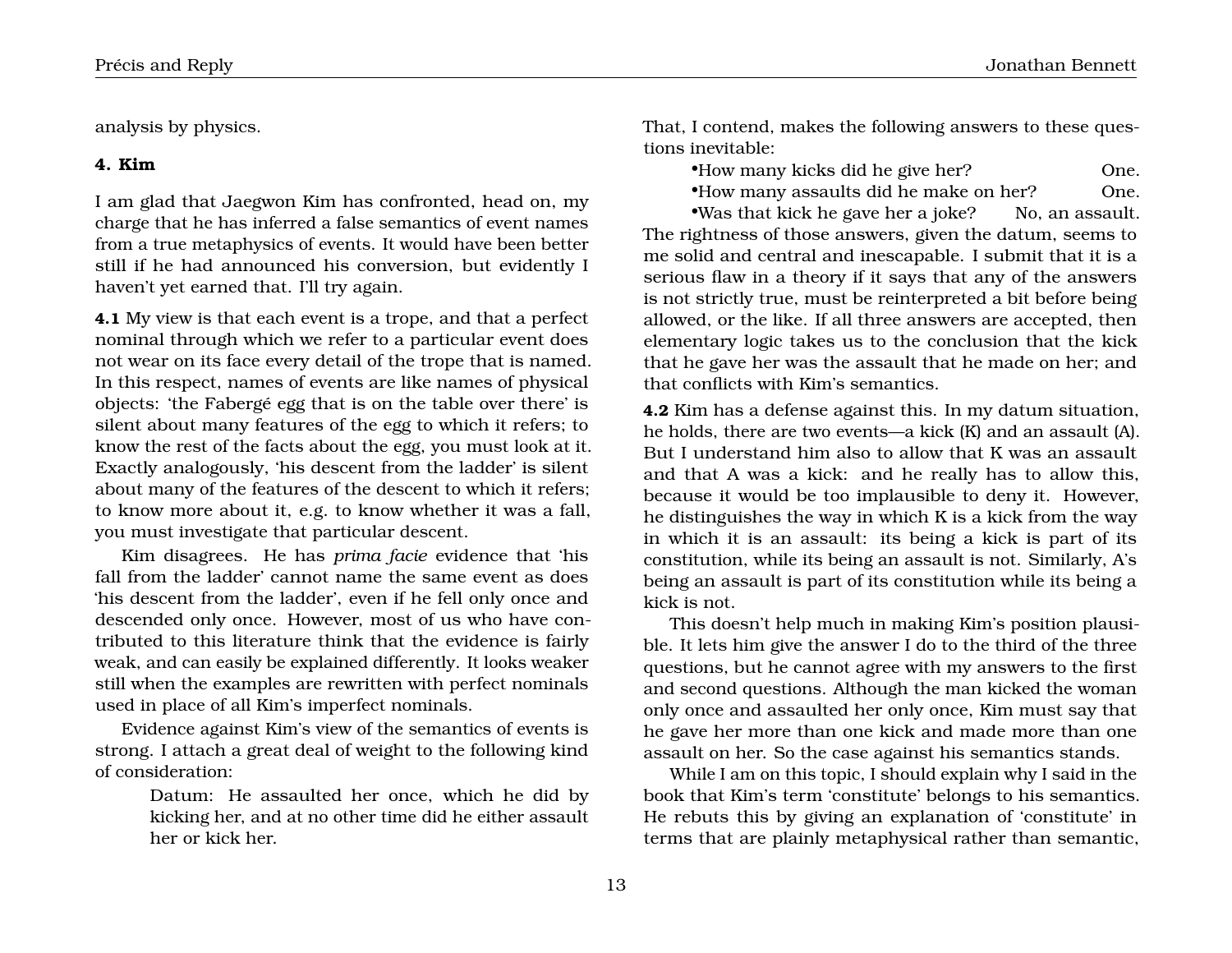but what I meant was reasonable. What I ought to have said, I suppose, is that Kim has only semantics and not metaphysics to back up his distinction—within the totality of what is true of an event—between what is and what is not constitutive. I can find nothing in the world that corresponds to the supposed distinction between K which is constitutively a kick and A which is a kick but not constitutively so, and I don't think Kim means us to find anything in the world that corresponds to it. Rather, he has a pair of event names that I'll symbolize by [kicking, {he;her}, T] and [assaulting,  ${h}$ e;her}, T],<sup>1</sup> and an insistence that the former refers to K and not A while the latter refers to A and not K. The alleged difference between the supposedly two events is demanded purely by semantics, I still think.

**4.3** So much for the case against Kim's semantics. In his contribution to this symposium, however, he implies that I cannot dissent from his semantics of event names while agreeing with him that events are tropes or property exemplifications. By adopting that combination of views, he says, I put myself into conflict with an 'uninformative but inescapable truism'. This argument is helpful: it enables me to make clear where and why we disagree, and perhaps even to win Kim over to my side. If I can persuade him that his metaphysic doesn't require his semantics, this may free him to see that his other evidence for the latter is weaker than the evidence against it.

The truism is this:

(E) 'The exemplification of P by S at T' (if it names anything) names the exemplification of P by S at T.

I would rather not deny this! But I don't accord it the power that Kim thinks it has, and I shall explain why.

Précis and Reply Jonathan Bennett

The phrase 'exemplification of' can be taken thickly, as I shall say, so that a particular exemplification of P might also be an exemplification of a different property Q. Kim points to this **thick** reading when he asks: 'Is it possible for property exemplifications involving different properties. . . to be one and the same property exemplification?' The question is not rhetorical, it seems: Kim calls it 'interesting, and perhaps deep'. Still, I gather that his preferred answer is No. I answer Yes, though I prefer to reword the question slightly: Is it possible for an exemplification of one property also to be an exemplification of another? I find it obvious that this is possible: A divorce can be an exemplification of *is a legal procedure* and of *ends a marriage*. This reading is especially natural and compelling when one applies it, as I have just done, to events. There is also a **thin** understanding of 'exemplification of P' according to which nothing could be an exemplification of P and an exemplification of Q unless P is Q. I find it harder to make that reading sound natural except by taking 'the exemplification of P' to mean 'P's being exemplified,' which names the fact that P is exemplified. It is indisputable that the fact that P is exemplified is not the fact that Q is exemplified unless P is Q—but this, just because it pertains to facts and not events, is rather remote from our present concerns. Never mind. I need not deny that each reading, thick and thin, is legitimate.

I accept Kim's truism (E) in each of its two clean readings. That is, I accept the following:

> When 'the exemplification of P by S at T' has its **thick** meaning, if it names anything it names the exemplification of P by S at T,

when its final phrase has its **thick** meaning. I also

<sup>1</sup> I don't know how to put them in untechnical English. I can't use 'the kick that he gave her' and 'the assault that he made on her', because those imply singularity whereas Kim has to say that there were at least two kicks and two assaults. The best I can do is 'the kick that he gave her and that was constitutively a kick,' etc.